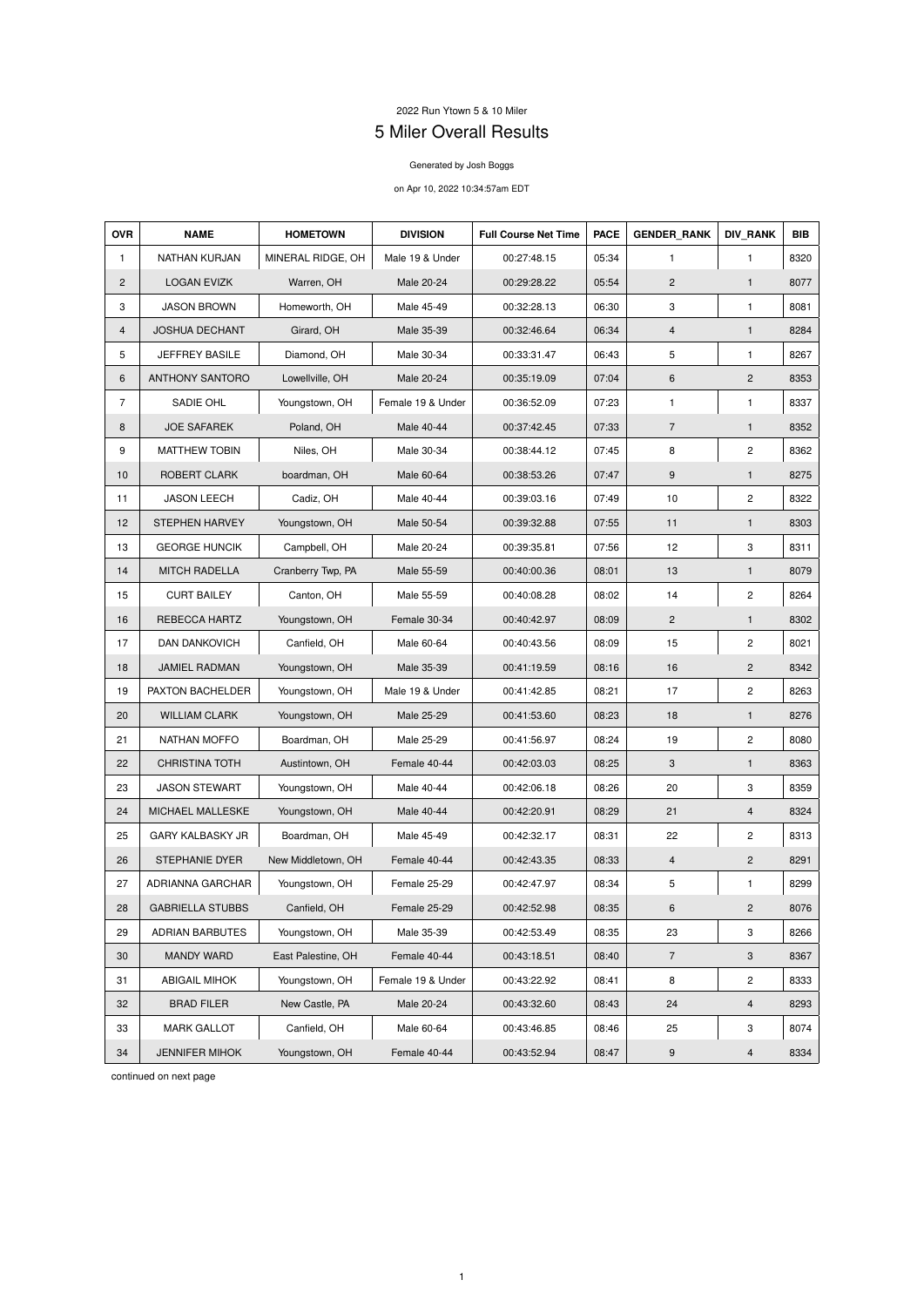continued from previous page

| <b>OVR</b> | <b>NAME</b>                       | <b>HOMETOWN</b>      | <b>DIVISION</b> | <b>Full Course Net Time</b> | <b>PACE</b> | <b>GENDER RANK</b> | <b>DIV RANK</b> | <b>BIB</b> |
|------------|-----------------------------------|----------------------|-----------------|-----------------------------|-------------|--------------------|-----------------|------------|
| 35         | <b>ROD MEEKER</b><br>Cortland, OH |                      | Male 55-59      | 00:44:16.88                 | 08:52       | 26                 | 3               | 8332       |
| 36         | <b>EMMA KOMLANC</b><br>Poland, OH |                      | Female 35-39    | 00:44:27.93                 | 08:54       | 10                 | $\mathbf{1}$    | 8317       |
| 37         | <b>DON SEBEST</b>                 | Warren, OH           | Male 60-64      | 00:44:50.86                 | 08:59       | 27                 | 4               | 8354       |
| 38         | <b>DON BOLGER</b>                 | BOARDMAN, OH         | Male 60-64      | 00:45:30.60                 | 09:07       | 28                 | 5               | 8270       |
| 39         | <b>BRIAN DAVISSON</b>             | Southington, OH      | Male 40-44      | 00:45:34.19                 | 09:07       | 29                 | 5               | 8281       |
| 40         | <b>KRISTI DAVISSON</b>            | Southington, OH      | Female 35-39    | 00:45:34.89                 | 09:07       | 11                 | $\overline{2}$  | 8282       |
| 41         | <b>MADISON MEEKER</b>             | Cortland, OH         | Female 20-24    | 00:45:42.75                 | 09:09       | 12                 | $\mathbf{1}$    | 8331       |
| 42         | <b>MATTHEW MANGINO</b>            | New Castle, PA       | Male 55-59      | 00:45:45.10                 | 09:10       | 30                 | 4               | 8326       |
| 43         | <b>BETHANY KOENIG</b>             | Canfield, OH         | Female 30-34    | 00:45:55.92                 | 09:12       | 13                 | $\mathbf{2}$    | 8316       |
| 44         | <b>SCOTT SEELEY</b>               | Brookville, PA       | Male 40-44      | 00:45:59.91                 | 09:12       | 31                 | 6               | 8355       |
| 45         | <b>CIARA HENDRICKS</b>            | Salem, OH            | Female 25-29    | 00:46:11.32                 | 09:15       | 14                 | 3               | 8304       |
| 46         | <b>FRANK TARANTINE</b>            | AUSTINTOWN, OH       | Male 60-64      | 00:46:16.49                 | 09:16       | 32                 | 6               | 8360       |
| 47         | <b>AMY BRODERICK</b>              | Youngstown, OH       | Female 45-49    | 00:46:19.67                 | 09:16       | 15                 | $\mathbf{1}$    | 8272       |
| 48         | <b>RENEE BODDEN</b>               | Canfield, OH         | Female 60-64    | 00:46:35.21                 | 09:20       | 16                 | $\mathbf{1}$    | 8269       |
| 49         | <b>EMILY YOST</b>                 | Steubenville, OH     | Female 35-39    | 00:46:41.63                 | 09:21       | 17                 | 3               | 8372       |
| 50         | <b>JENNA KIFER</b>                | Cortland, OH         | Female 40-44    | 00:46:43.73                 | 09:21       | 18                 | 5               | 8314       |
| 51         | CHRISTOPHER BACHELDER             | Youngstown, OH       | Male 35-39      | 00:46:50.87                 | 09:23       | 33                 | 4               | 8262       |
| 52         | <b>LINDA ZIAK</b>                 | Youngstown, OH       | Female 40-44    | 00:46:51.22                 | 09:23       | 19                 | 6               | 8374       |
| 53         | <b>BRIAN TRIMBOLI</b>             | Canfield, OH         | Male 40-44      | 00:47:06.28                 | 09:26       | 34                 | $\overline{7}$  | 8366       |
| 54         | LYNDSEY NICASTRO                  | Canfield, OH         | Female 40-44    | 00:47:08.86                 | 09:26       | 20                 | $\overline{7}$  | 8335       |
| 55         | <b>TIMOTHY COLER</b>              | Youngstown, OH       | Male 25-29      | 00:47:11.11                 | 09:27       | 35                 | 3               | 8278       |
| 56         | <b>TERRY LYNN YARIAN</b>          | Canfield, OH         | Female 65-69    | 00:47:23.12                 | 09:29       | 21                 | $\mathbf{1}$    | 8371       |
| 57         | <b>JOHN RUNYON</b>                | Canfield, OH         | Male 25-29      | 00:47:28.44                 | 09:30       | 36                 | 4               | 8348       |
| 58         | <b>LAUREN CLARKE</b>              | Youngstown, OH       | Female 35-39    | 00:47:51.63                 | 09:35       | 22                 | $\overline{4}$  | 8277       |
| 59         | <b>MOLLY CROMER</b>               | Youngstown, OH       | Female 40-44    | 00:47:55.89                 | 09:36       | 23                 | 8               | 8279       |
| 60         | <b>ZACHARY OAKS</b>               | Youngstown, OH       | Male 30-34      | 00:48:01.14                 | 09:37       | 37                 | 3               | 8336       |
| 61         | <b>MANNY DIPIETRO</b>             | New Castle, PA       | Male 20-24      | 00:48:12.17                 | 09:39       | 38                 | 5               | 8288       |
| 62         | <b>KEVIN TOURNOUX</b>             | Youngstown, OH       | Male 35-39      | 00:48:16.92                 | 09:40       | 39                 | 5               | 8365       |
| 63         | <b>ERIN HOLLENBANK</b>            | Cleveland, OH        | Female 40-44    | 00:48:48.42                 | 09:46       | 24                 | 9               | 8310       |
| 64         | <b>ANTHONY DEMARE</b>             | Warren, OH           | Male 25-29      | 00:48:52.18                 | 09:47       | 40                 | 5               | 8285       |
| 65         | DONNA DANKO                       | Youngstown, OH       | Female 55-59    | 00:48:57.93                 | 09:48       | 25                 | $\mathbf{1}$    | 8280       |
| 66         | <b>DAVID POTTS</b>                | Kent, OH             | Male 20-24      | 00:49:09.30                 | 09:50       | 41                 | 6               | 8340       |
| 67         | DANIELLE BRYAN                    | POLAND, OH           | Female 35-39    | 00:49:11.37                 | 09:51       | 26                 | 5               | 8273       |
| 68         | <b>EMILY REESE</b>                | Girard, OH           | Female 25-29    | 00:49:12.81                 | 09:51       | 27                 | $\overline{4}$  | 8345       |
| 69         | <b>CASSANDRA TOURNOUX</b>         | YoungstownPoland, OH | Female 35-39    | 00:50:08.65                 | 10:02       | 28                 | 6               | 8364       |
| 70         | <b>JOHN MCNALLY</b>               | Youngstown, OH       | Male 50-54      | 00:50:19.86                 | 10:04       | 42                 | $\overline{c}$  | 8330       |
| 71         | <b>ERIC WILHELM</b>               | Wellsville, OH       | Male 40-44      | 00:50:22.14                 | 10:05       | 43                 | 8               | 8368       |
| 72         | <b>DAVID MCMURRAY</b>             | Youngstown, OH       | Male 55-59      | 00:50:30.67                 | 10:07       | 44                 | 5               | 8329       |
| 73         | RICHARD HANKS                     | Niles, OH            | Male 70 & Up    | 00:50:59.75                 | 10:12       | 45                 | $\mathbf{1}$    | 8301       |
| 74         | <b>KEN GWIRTZ</b>                 | North Lima, OH       | Male 60-64      | 00:51:07.30                 | 10:14       | 46                 | $\overline{7}$  | 8300       |
| 75         | <b>COREY THOMAS</b>               | Niles, OH            | Male 25-29      | 00:51:32.15                 | 10:19       | 47                 | 6               | 8361       |

continued on next page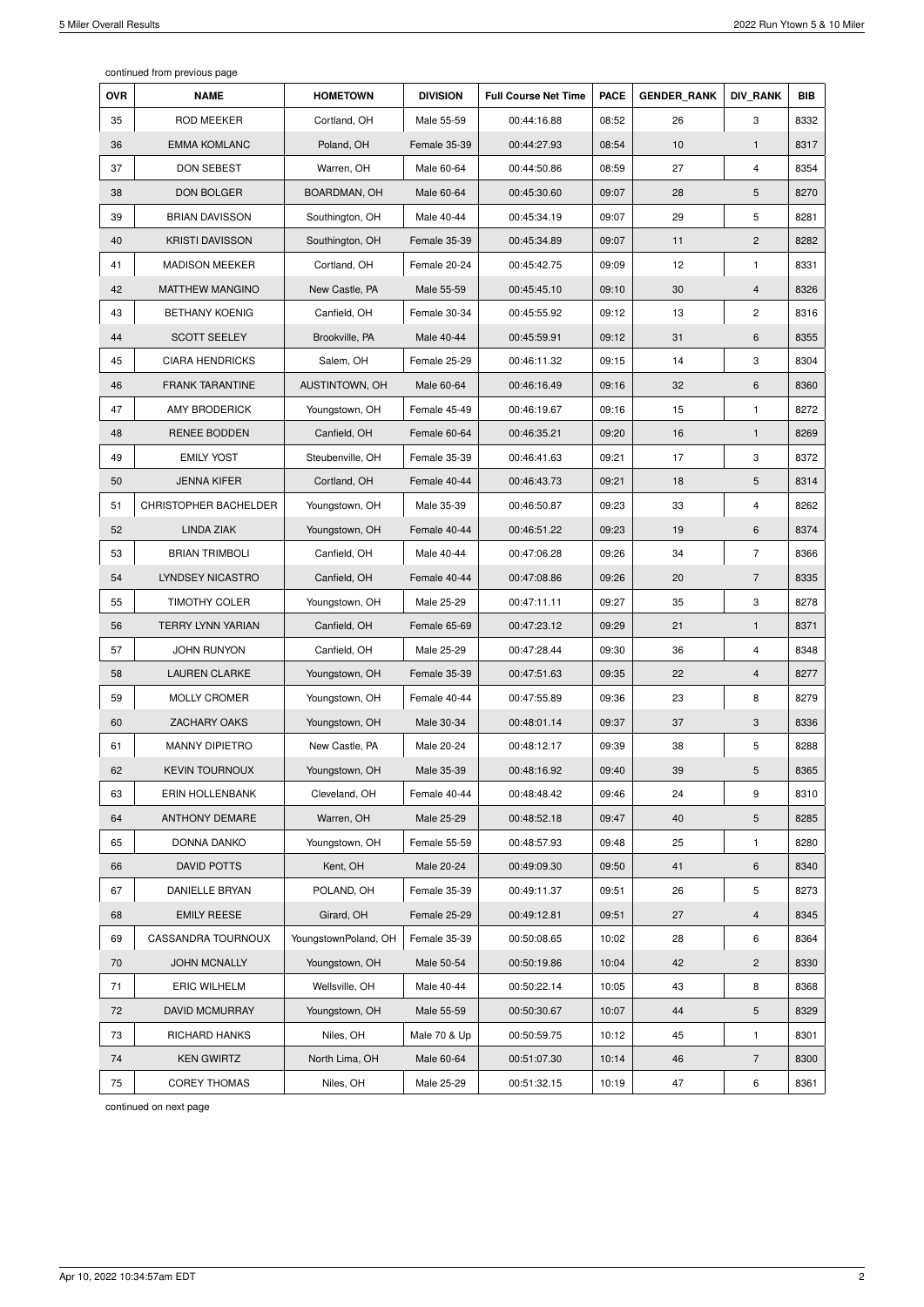continued from previous page

| <b>OVR</b> | <b>NAME</b>             | <b>HOMETOWN</b> | <b>DIVISION</b>   | <b>Full Course Net Time</b> | <b>PACE</b> | <b>GENDER RANK</b> | <b>DIV RANK</b> | <b>BIB</b> |
|------------|-------------------------|-----------------|-------------------|-----------------------------|-------------|--------------------|-----------------|------------|
| 76         | KAYLA LUONUANSUU        | Hubbard, OH     | Female 25-29      | 00:51:44.39                 | 10:21       | 29                 | 5               | 8323       |
| 77         | <b>JULIANN MANGINO</b>  | New Castle, PA  | Female 55-59      | 00:51:44.89                 | 10:21       | 30                 | $\overline{2}$  | 8075       |
| 78         | <b>MIKE DESANTIS</b>    | New Castle, PA  | Male 55-59        | 00:51:54.16                 | 10:23       | 48                 | 6               | 8287       |
| 79         | <b>DEBBIE DESANTIS</b>  | New Castle, PA  | Female 55-59      | 00:51:55.38                 | 10:24       | 31                 | 3               | 8286       |
| 80         | NICOLE MALLESKE         | Youngstown, OH  | Female 40-44      | 00:51:59.99                 | 10:24       | 32                 | 10              | 8325       |
| 81         | MICHAEL CHARNAS         | Warren, OH      | Male 20-24        | 00:52:20.61                 | 10:29       | 49                 | $\overline{7}$  | 8274       |
| 82         | NICOLE RANTTILA         | Canfield, OH    | Female 45-49      | 00:52:51.86                 | 10:35       | 33                 | $\overline{c}$  | 8344       |
| 83         | <b>BRUCE FLYAK</b>      | Youngstown, OH  | Male 40-44        | 00:53:03.80                 | 10:37       | 50                 | 9               | 8295       |
| 84         | <b>TOM ZARBAUGH</b>     | Canfield, OH    | Male 55-59        | 00:53:15.12                 | 10:40       | 51                 | 7               | 8046       |
| 85         | <b>JULIE KIMPEL</b>     | Canfield, OH    | Female 50-54      | 00:53:39.67                 | 10:44       | 34                 | $\mathbf{1}$    | 8315       |
| 86         | <b>JENNIFER DOWNIE</b>  | Youngstown, OH  | Female 50-54      | 00:53:42.11                 | 10:45       | 35                 | $\overline{c}$  | 8290       |
| 87         | <b>MELISSA KRAGER</b>   | Akron, OH       | Female 45-49      | 00:54:42.85                 | 10:57       | 36                 | 3               | 8319       |
| 88         | <b>KRISTIN JAECK</b>    | Athens, OH      | Female 45-49      | 00:54:59.95                 | 11:00       | 37                 | $\overline{4}$  | 8312       |
| 89         | <b>JAN SLOSSER</b>      | Lowellville, OH | Female 60-64      | 00:55:29.11                 | 11:06       | 38                 | 2               | 8357       |
| 90         | <b>SARA HOBBS</b>       | Youngstown, OH  | Female 30-34      | 00:55:49.13                 | 11:10       | 39                 | 3               | 8308       |
| 91         | <b>JAMES EVICK</b>      | Warren, OH      | Male 45-49        | 00:56:19.26                 | 11:16       | 52                 | 3               | 8078       |
| 92         | <b>STEFANIE FLYAK</b>   | Youngstown, OH  | Female 35-39      | 00:56:26.65                 | 11:18       | 40                 | $\overline{7}$  | 8296       |
| 93         | ALEXANDRA YOUNG         | Youngstown, OH  | Female 20-24      | 00:56:44.35                 | 11:21       | 41                 | $\mathbf{2}$    | 8373       |
| 94         | <b>AMELIA PORACKY</b>   | Canfield, OH    | Female 19 & Under | 00:57:01.46                 | 11:25       | 42                 | 3               | 8339       |
| 95         | <b>CAROLYN FRANJKO</b>  | Leetonia, OH    | Female 50-54      | 00:57:24.07                 | 11:29       | 43                 | 3               | 8298       |
| 96         | ROBERT POTTS            | Townville, PA   | Male 50-54        | 00:57:34.43                 | 11:31       | 53                 | 3               | 8341       |
| 97         | <b>HEATHER HEUTSCHE</b> | Sharpsville, PA | Female 40-44      | 00:58:41.28                 | 11:45       | 44                 | 11              | 8305       |
| 98         | <b>ADAM HICKMAN</b>     | Youngstown, OH  | Male 35-39        | 00:59:23.54                 | 11:53       | 54                 | 6               | 8306       |
| 99         | DANIEL J FITZPATRICK    | Warren, OH      | Male 70 & Up      | 00:59:47.94                 | 11:58       | 55                 | $\overline{c}$  | 8294       |
| 100        | <b>JOHN SOSA</b>        | New Castle, PA  | Male 25-29        | 01:01:51.72                 | 12:23       | 56                 | $\overline{7}$  | 8358       |
| 101        | <b>ALICIA RAMOS</b>     | Oberlin, OH     | Female 35-39      | 01:02:02.59                 | 12:25       | 45                 | 8               | 8343       |
| 102        | <b>MATHEW HOLLAND</b>   | Petersburg, OH  | Male 45-49        | 01:02:11.39                 | 12:27       | 57                 | 4               | 8309       |
| 103        | KATHY SHOAF             | New Castle, PA  | Female 70 & Up    | 01:02:30.25                 | 12:31       | 46                 | $\mathbf{1}$    | 8356       |
| 104        | <b>MARY SANSONE</b>     | Canfield, OH    | Female 55-59      | 01:03:19.31                 | 12:40       | 47                 | 4               | 8351       |
| 105        | <b>ASHLEY FOX</b>       | Canfield, OH    | Female 30-34      | 01:04:07.83                 | 12:50       | 48                 | 4               | 8297       |
| 106        | <b>NOVELLA ROGERS</b>   | Youngstown, OH  | Female 50-54      | 01:06:04.02                 | 13:13       | 49                 | $\overline{4}$  | 8346       |
| 107        | AUDRA MASTERS/PETRONY   | Canfield, OH    | Female 45-49      | 01:07:24.22                 | 13:29       | 50                 | 5               | 8327       |
| 108        | KIMBERLY RUBLE          | Farmdale, OH    | Female 55-59      | 01:09:27.96                 | 13:54       | 51                 | 5               | 8347       |
| 109        | JEANETTE BLANEY         | Hermitage, PA   | Female 55-59      | 01:09:41.83                 | 13:57       | 52                 | 6               | 8025       |
| 110        | <b>ALLANA BOVOMAN</b>   | Warren, OH      | Female 40-44      | 01:09:42.02                 | 13:57       | 53                 | 12              | 8041       |
| 111        | <b>MARY LOU SAFRAN</b>  | Cortland, OH    | Female 70 & Up    | 01:16:45.21                 | 15:22       | 54                 | $\mathbf{2}$    | 8350       |
| 112        | DANIELLE HILL           | Campbell, OH    | Female 35-39      | 01:20:30.10                 | 16:06       | 55                 | 9               | 8307       |
| 113        | <b>DANA KOSTAS</b>      | Youngstown, OH  | Female 45-49      | 01:20:30.45                 | 16:07       | 56                 | 6               | 8318       |
| 114        | <b>TAYLOR LAMBKA</b>    | Plain City, OH  | Female 35-39      | 01:20:30.52                 | 16:07       | 57                 | 10              | 8321       |
| 115        | <b>SHAUNA BENTLEY</b>   | Toronto, OH     | Female 40-44      | 01:29:55.47                 | 18:00       | 58                 | 13              | 8268       |
| 116        | <b>TINA MCCOY</b>       | Toronto, OH     | Female 50-54      | 01:29:56.30                 | 18:00       | 59                 | 5               | 8328       |

continued on next page